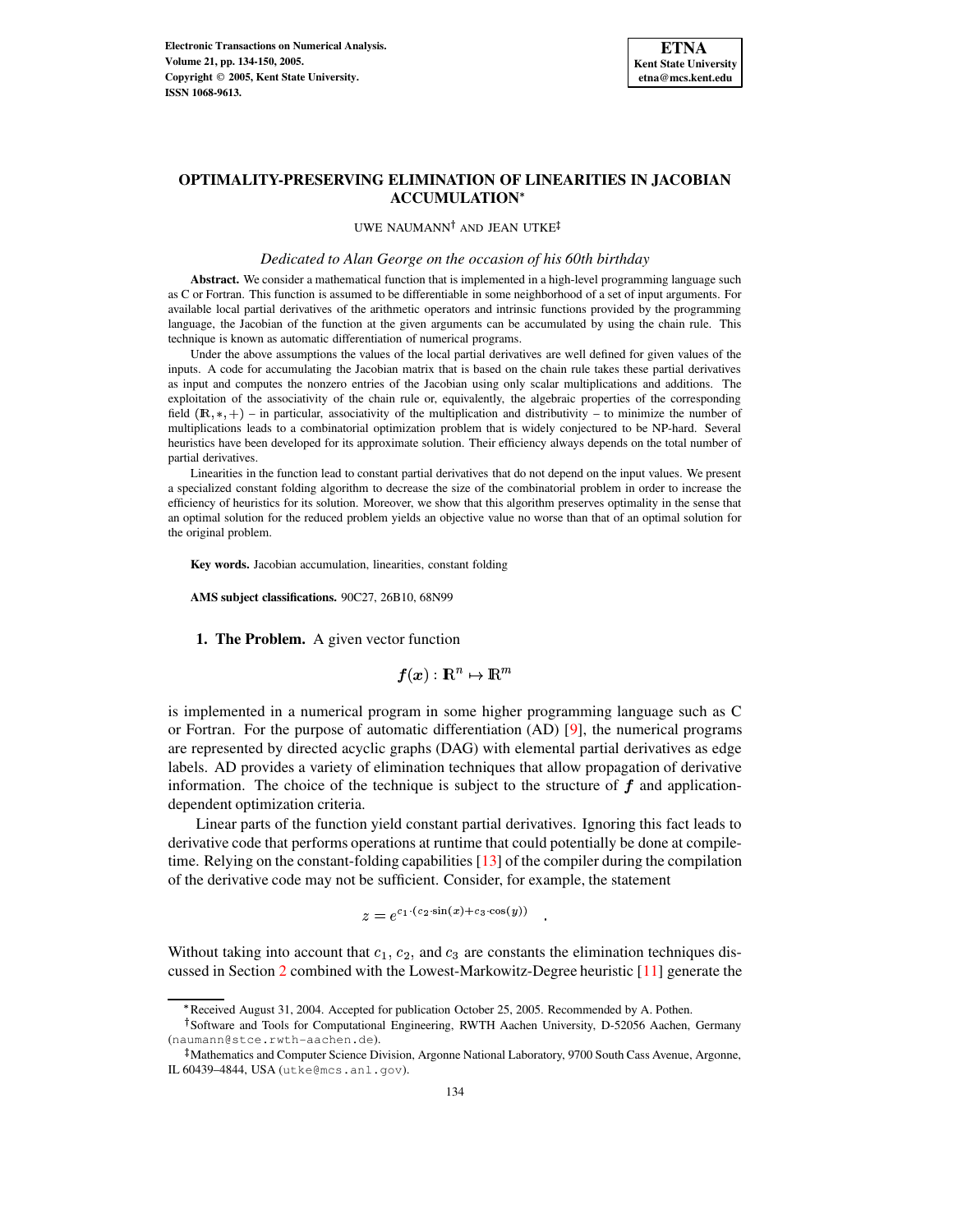following code for the computation of the local gradient.

$$
h = c_1 \cdot z; \quad \frac{\partial z}{\partial x} = h \cdot c_2 \cdot \cos(x); \quad \frac{\partial z}{\partial y} = -h \cdot c_3 \cdot \sin(y) .
$$

For the compiler of this code to recognize that  $p_1 = c_1 \cdot c_2$  and  $p_2 = c_1 \cdot c_3$  can be computed at compile-time followed by the generation of code for computing

$$
\frac{\partial z}{\partial x} = z \cdot p_1 \cdot \cos(x); \quad \frac{\partial z}{\partial y} = -z \cdot p_2 \cdot \sin(y)
$$

would require inlining of  $h$  in the original derivative code. To our knowledge general-purpose compilers do not perform this kind of extended static constant folding analysis. Exploitation of the domain-specific knowledge allows us to generate the optimal code directly.

The second and more significant motivation for the research that led to this paper is the complexity of static methods for computing efficient elimination sequences. Some of them are quadratic in the size of the directed acyclic computational graph of  $f$ . Their efficiency (and often their effectiveness too) improves with a decreasing size of the graph.

Generally the code for  $f$  contains control flow (loops, branches) that does not allow the representation with a single DAG. Locally, for example within a basic block, a representative DAG can be constructed. For the purpose of this paper we assume a scenario where the accumulation of a local Jacobian is beneficial. In practical terms, we may encounter a frequently executed innermost loop body that has an evaluation cost that is relatively high compared to the cost of storing a local Jacobian. We find a highly efficient procedure to calculate the local Jacobians, which are then used in a fashion determined by the context.

The paper is structured as follows. Section [2](#page-1-0) presents some essential background information. Section [3](#page-4-0) represents the heart of the paper. We present new algorithms for the optimality-preserving elimination of linearities in Jacobian accumulation by constant folding. Numerical results are presented in Section [4](#page-10-0) with the help of three case studies. Section [5](#page-14-0) concludes the paper with a discussion of how the new algorithms are used in practice.

<span id="page-1-0"></span>**2. Background.** In order to understand the main contribution of this paper we find it useful to present some background information on the context of preaccumulation of local Jacobians and the corresponding graph modification techniques. The main target application is the automatic generation of efficient tangent-linear and adjoint codes by automatic differentiation (AD). As in any static source-transformation approach the objective is to minimize the amount of computational work that has to be done at run-time by doing as much as possible at compile-time. For a formal introduction to the mathematical principles underlying AD, we refer the reader to [\[9,](#page-15-0) [20,](#page-16-0) [7,](#page-15-3) [4,](#page-15-4) [6\]](#page-15-5). A collection of links to ongoing research and tool development projects can be found on the AD community's website www.autodiff.org.

<span id="page-1-2"></span>**2.1. Preaccumulation of Local Jacobians.** Conceptually, AD is based on a decomposition of the evaluation routine for  $f$  into a three-address code<sup>[1](#page-1-1)</sup> of the form

$$
(2.1) \t\t v_k = \varphi_j(v_i, v_j)
$$

for  $k = 1, \ldots, p+m$  and  $i, j = 1-n, \ldots, p, k > i, j$ . The *elemental* functions  $\varphi_k$ ,  $k =$  $1, \ldots, p+m$ , are assumed to have jointly continuous partial derivatives in a neighborhood of the current argument. The *n* independent variables  $x_1, \ldots, x_n$  correspond to  $v_{1-n}, \ldots, v_0 \in$ X. We consider the computation of the first derivative of the *dependent* variables  $y_1, \ldots, y_m$ 

<span id="page-1-1"></span><sup>&</sup>lt;sup>1</sup>We assume that there are at most binary arithmetic operators and intrinsic functions. The generalization is trivial.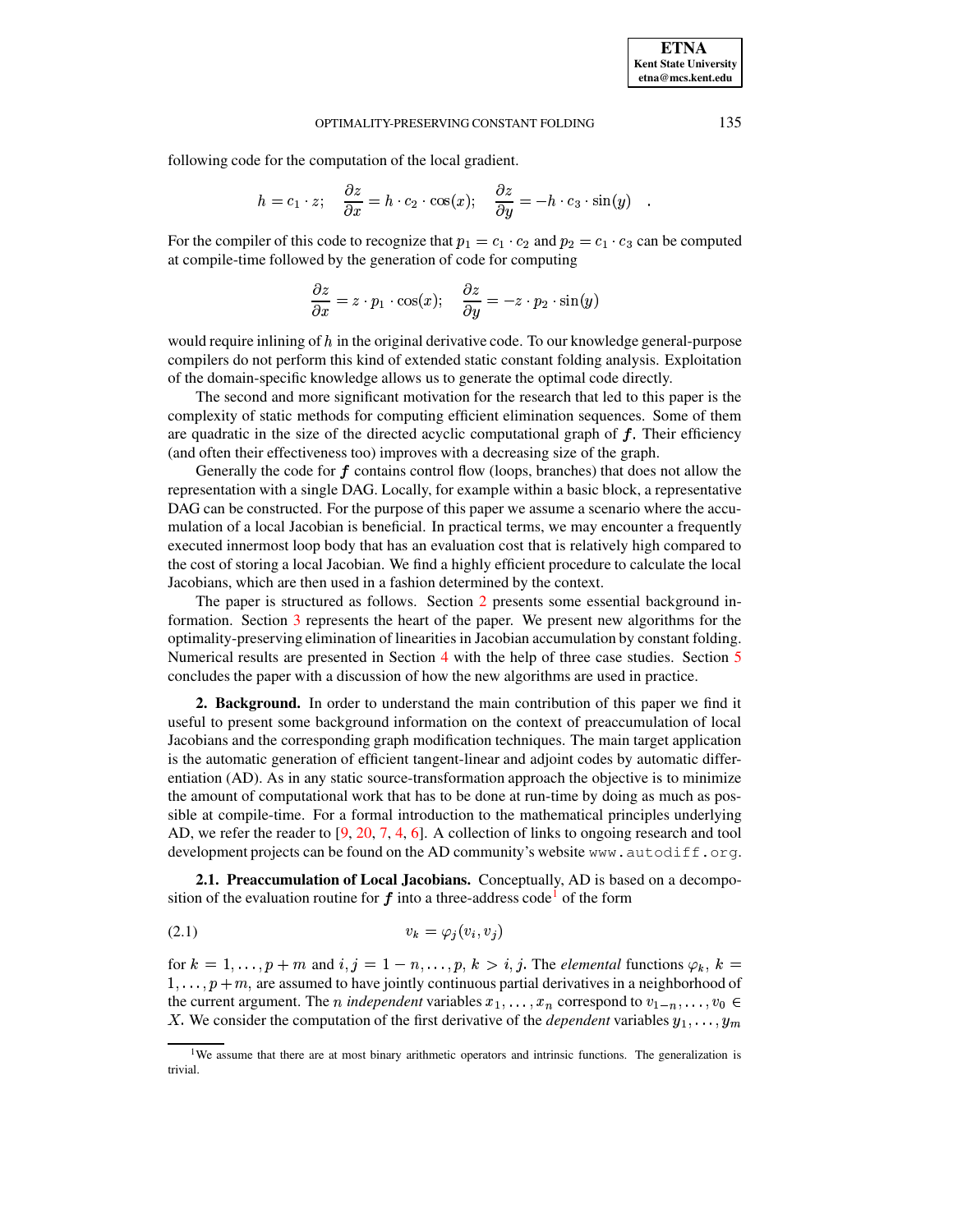represented by m variables  $v_{p+1}, \ldots, v_{p+m} \in Y$  with respect to the independents. The resulting  $m \times n$  matrix is known as the *Jacobian matrix* of  $f$ . For notational simplicity and without loss of generality we assume that the dependent variables are mutually independent. This situation can always be reached by introducing auxiliary assignments.



FIG. 2.1. *Control flow graph of (a) original code, (b) tangent linear model, (c) adjoint model*

<span id="page-2-0"></span>If  $y = f(x)$  is computed by a sequence of basic blocks  $F_1, \ldots, F_l$  and assuming the availability of the local Jacobians  $F'_1, \ldots, F'_l$  the forward mode of AD computes

(2.2) <sup>i</sup> # i <sup>i</sup> for <sup>u</sup> #em <sup>H</sup> CKCC HA <sup>C</sup>

Reverse mode AD propagates adjoints backward through the program flow as

(2.3) 
$$
\bar{x}_j = (F'_j)^T \bar{y}_j \text{ for } j = l, ..., 1 ,
$$

where  $x_j = (x_i^j : i = 1,$ . de la construcción de la construcción de la construcción de la construcción de la construcción de la construcción de la construcción de la construcción de la construcción de la construcción de la construcción de la constru :  $i = 1, ..., n_j$ ) and  $y_j = (y_i^j : i = 1, ...$ de la construcción de la construcción de la construcción de la construcción de la construcción de la construcción de la construcción de la construcción de la construcción de la construcción de la construcción de la constru  $i = 1, \ldots, m_j$  are the inputs and outputs of  $F_j$ , respectively. Figure [2.1](#page-2-0) shows the resulting control flow graphs for a simple example involving a branch containing a loop. As pointed out in [\[18\]](#page-15-6), the cost of the computation of the Jacobian of  $f$  is proportional to the number of edges  $|E|$  in the DAG (see next section). Preaccumulation aims to reduce this number substantially to a number less than or equal to  $n_j m_j << |E|$  at a comparatively low cost. Hence the propagation of bundles of directional derivatives  $(2.2)$  or adjoints  $(2.3)$  by vector forward or reverse mode [\[9\]](#page-15-0), respectively, can become significantly more efficient.

<span id="page-2-2"></span><span id="page-2-1"></span><sup>H</sup>

<span id="page-2-4"></span>**2.2. Elimination Methods.** Let  $f$  represent a basic block that is subject to preaccumulation as outlined in the previous section. The DAG  $G = (V, E)$  is induced by the code for  $f$ [\[1\]](#page-15-7). Following the numbering in the previous section we have with the intermediate variables  $v_1, \ldots, v_p \in Z$  the DAG's vertex set  $V = X \cup Z \cup Y$ . The numbering is subject to the dependence relation  $\prec$ , where  $v_i \prec v_j$  (and  $v_h \prec v_j$  as in [\(2.1\)](#page-1-2)), and  $v_i \prec v_j \Rightarrow i \prec j$ . In Figure [2.2](#page-3-0) (a) we show the DAG for the *code list* [\[9\]](#page-15-0)

<span id="page-2-3"></span>(2.4) 
$$
v_1 = v_{-1} + v_0; v_2 = \sin(v_0); v_3 = v_1 + v_2; v_4 = v_1 * v_3; v_5 = \sqrt{v_3}; v_6 = \cos(v_4); v_7 = -v_5
$$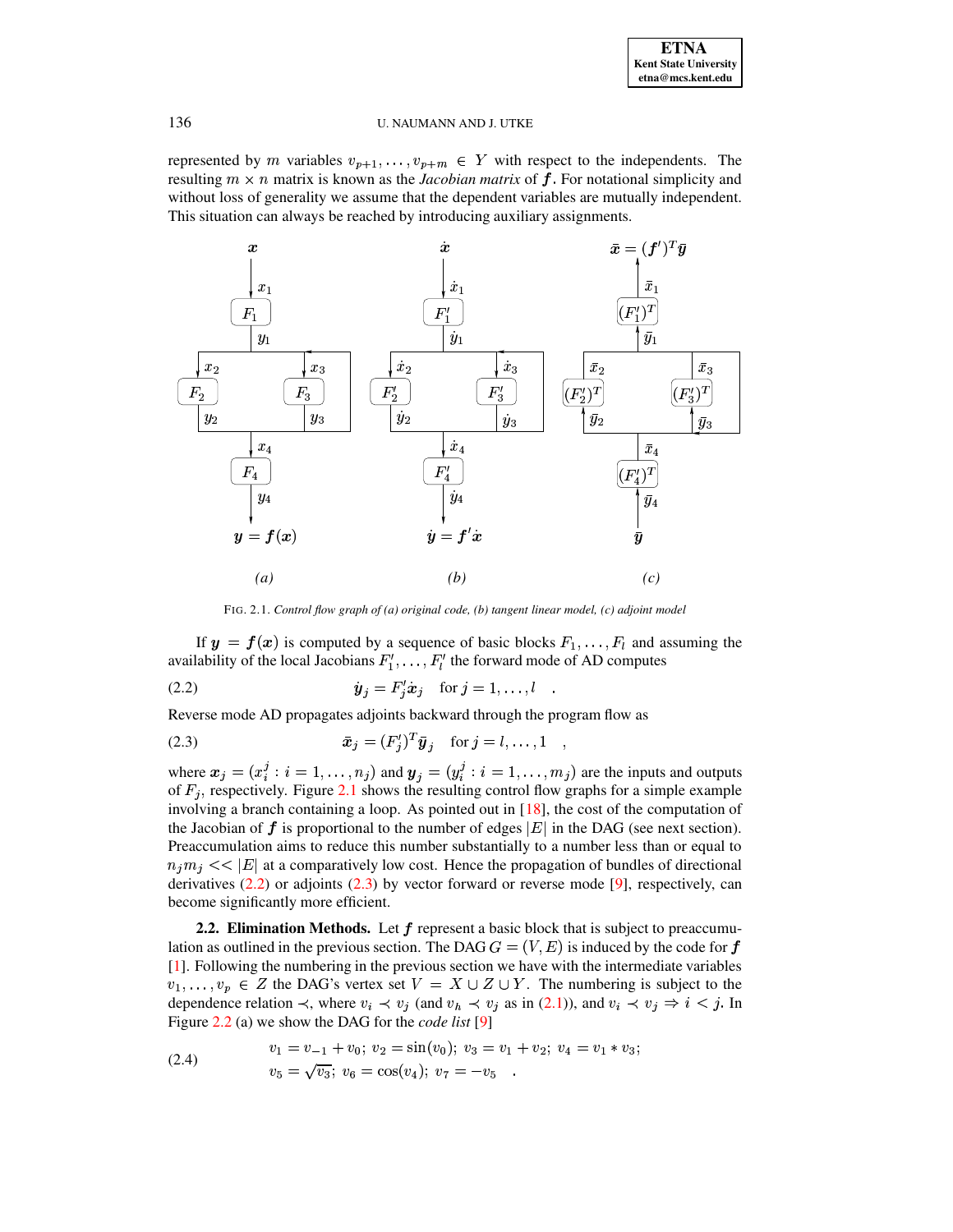**ETNA Kent State University etna@mcs.kent.edu**

# OPTIMALITY-PRESERVING CONSTANT FOLDING 137



<span id="page-3-0"></span>FIG. 2.2. *(a) Computational graph* ® *for [\(2.4\)](#page-2-3), (b) elimination of vertex* ¯ *from* ®*, (c) front elimination of*  $edge (1, 3)$  from  $G$ ,  $(d)$  back elimination of edge  $(3, 4)$  from  $G$ 

The intrinsics and operators provided by the underlying programming language constitute the possible elemental operations. Edges  $(i, j) \in E$  are labeled with partial derivatives  $c_{ji} = \frac{\partial \varphi_i}{\partial v_i} \in \mathbb{R}$  of the elemental operations associated with vertex j with respect to the corresponding arguments. For instance, in the example we have  $c_{64} = -\sin(v_4)$ .

Summarizing results from [\[11\]](#page-15-2) and [\[18\]](#page-15-6) we are looking for an elimination sequence  $\sigma$ that transforms G into a bipartite graph  $\sigma(G)$  whose edge labels are the nonzero elements of  $f'$ . The graph-based elimination steps are categorized in vertex, edge, and face eliminations. In G a vertex  $j \in V$  is eliminated by connecting its predecessors with its successors. An edge  $(i, k)$  with  $i \prec j$  and  $j \prec k$  is labeled with  $c_{ki} + c_{kj} * c_{ji}$  if it existed before the elimination of *j*. We say that *absorption* takes place. Otherwise,  $(i, k)$  is generated as *fill-in* and labeled with  $c_{kj} * c_{ji}$  The vertex j is removed from G together with all incident edges. Figure [2.2](#page-3-0) (b) shows the result of eliminating vertex  $3$  from the graph in Figure  $2.2$  (a).

An edge  $(i, j)$  is *front eliminated* by connecting i with all successors of j, followed by removing  $(i, j)$  [\[15\]](#page-15-8). The corresponding structural modifications of the DAG in Figure [2.2](#page-3-0) (a) are shown in Figure [2.2](#page-3-0) (c) for front elimination of  $(1, 3)$ . The new edge labels are given as well. Front elimination of edges eventually leads to intermediate vertices in  $G$  becoming *isolated*; that is, these vertices no longer have predecessors. Isolated vertices are simply removed from  $G$  together with all incident edges.

*Back elimination* of an edge  $(i, j) \in E$  results in connecting all predecessors of i with j [\[15\]](#page-15-8). The edge  $(i, j)$  itself is removed from G. The back elimination of  $(3, 4)$  from the graph in Figure [2.2](#page-3-0) (a) is illustrated in Figure [2.2](#page-3-0) (d). Again, vertices can become isolated as a result of edge-back elimination because they no longer have successors. Such vertices are removed from  $G$ .

Numerically the elimination is the application of the chain rule, that is, a sequence of *fusedmultiply-add* (fma) operations

$$
(2.5) \t\t\t c_{ki} = c_{kj} * c_{ji} (+c_{ki}) \leftarrow \text{optional}
$$

where the additions take place in the case of absorption or fill-in is created as described above. Aside from special cases a single vertex or edge elimination will result in more than one fma.

*Face elimination* was introduced as the elimination operation with the finest granularity of exactly one multiplication<sup>[2](#page-3-1)</sup> per elimination step. Vertex and edge elimination steps have an interpretation in terms of vertices and edges of  $G$ , whereas face elimination is performed

<span id="page-3-1"></span><sup>&</sup>lt;sup>2</sup>Additions are not necessarily directly coupled.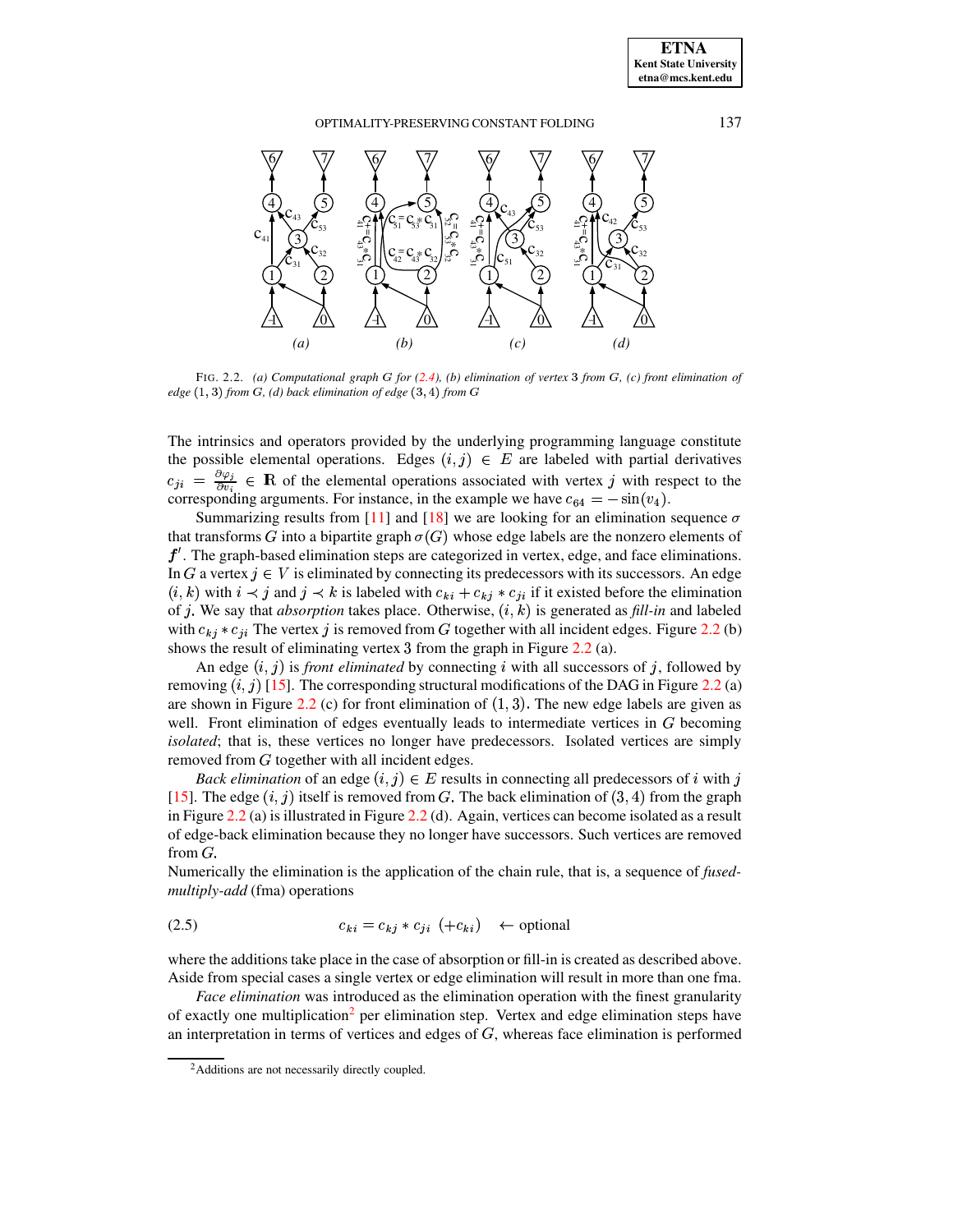on the corresponding directed line graph  $\mathcal G$ . Following [\[18\]](#page-15-6), we define the directed line graph  $\mathcal{G} = (\mathcal{V}, \mathcal{E})$  corresponding to  $G = (V, E)$  as follows:

PSfrag replacements  $j \in E$   $\cup$   $\{(\oplus, j) : v_j \in X\}$   $\cup$   $\{(\underbrace{i, \ominus) : v_i \in Y\}$  and PSfrag replacements PSfrag replacements PSfrag replacements PSfrag replacements  $(i,k) : (i,j), (j,k) \in E$ PSfrag replacements  $(j,k) : v_j \in X \wedge (j,k) \in E$  $\cup \{ ((i, j), (j, \ominus)) : v_j \in Y \wedge (i, j) \in E \}$ .

That is, we add a source vertex  $\oplus$  and a sink vertex  $\ominus$  to G connecting all independents to  $\oplus$ and all dependents to  $\bigcirc$ . G has a vertex  $v \in V$  for each edge in the extended  $G$ , and G has an edge  $e \in \mathcal{E}$  for each pair of adjacent edges in G. Figure [2.3](#page-5-0) **gSfres an example of constructing** the directed line graph in (b) from the graph in (a). All intermediate vertices  $(i, j) \in V$ inherit the labels  $c_{ji}$ . In order to formalize face elimination, it is advantageous to move away from the double-index notation and use one that is based on a topological enumeration of the edges in G. Hence,  $\mathcal{G} = (\mathcal{V}, \mathcal{E})$  becomes a DAG with  $\mathcal{V} \subset \mathbb{N}$  and  $\mathcal{E} \subset \mathbb{N} \times \mathbb{N}$  and certain special properties. The set of all predecessors of  $j \in V$  is denoted as  $P_j$ . Similarly,  $S_j$  denotes the set of its successors in G. A vertex  $j \in V$  is called *isolated* if either  $P_j = \emptyset$  or  $S_i = \emptyset$ . Face elimination is defined in [\[18\]](#page-15-6) between two incident intermediate vertices i and  $j$  in  $\mathcal G$  as follows:

- 1. If there exists a vertex  $k \in V$  such that  $P_k = P_i$  and  $S_k = S_j$ , then set  $c_k = c_k + c_j c_i$ (absorption); else  $V = V \cup \{k'\}$  with a new vertex k' such that  $P_{k'} = P_i$  and  $S_{k'} = S_i$  (fill-in) and labeled with  $c_{k'} = c_i c_i$ .
- 2. Remove  $(i, j)$  from  $\mathcal{E}$ .
- 3. Remove  $i \in V$  if it is isolated. Otherwise, if there exists a vertex  $i' \in V$  such that  $P_{i'} = P_i$  and  $S_{i'} = S_i$ , then
	- set  $c_i = c_i + c_{i'}$  (merge);
	- remove  $i'$ .
- 4. Repeat Step 3 for  $j \in \mathcal{V}$ . PSfrag replacements PSfrag replacements

Figure [2.3](#page-5-0) (c) shows the elimination of  $(i, \overline{j}) \in \mathcal{E}$ , where  $i = (1, 3)$  and  $j = (3, 4)$ . A complete face elimination sequence  $\sigma_f$  yields a tripartite directed line graph  $\sigma_f(\mathcal{G})$  that can be transformed back into the bipartite graph representing the Jacobian  $f'$ .

In [\[18\]](#page-15-6) it was shown that vertex and edge eliminations can be interpreted as groups of face eliminations and that face elimination sequences can undercut the number of multiplications of an optimal vertex or edge elimination sequence. We note that any  $G$  can be transformed into the corresponding  $G$  but that a back transformation generally is not possible once face elimination steps have been applied. Therefore, face eliminations cannot precede vertex and edge eliminations.

A practical measure for the cost of computing  $f' = \sigma(G)$  is the count of multiplications  $\#_*$  of edge labels. In Section [5](#page-14-0) we discuss other options for measures of the computational cost.

<span id="page-4-0"></span>**3. Linearities and Constant Folding.** The edge label multiplications can be categorized into *trivial*, *constant*, and *variable* multiplications ( $*_t$ ,  $*_c$ ,  $*_v$ ) based on the type of operands as shown in Figure [3.1.](#page-5-1) For a repeated Jacobian computation (that is, computations for distinct x, only the  $*_v$  have to be re-executed. The  $*_t$  can be transformed into toggling the sign, and § ' can be executed at compile time in *constant propagation* fashion. Therefore we take only  $\#_{*_v}$  as our cost measure. No known algorithm produces an optimal elimination sequence for a general DAG with polynomial complexity. To approximate an optimal  $\hat{\sigma}_f(\mathcal{G})$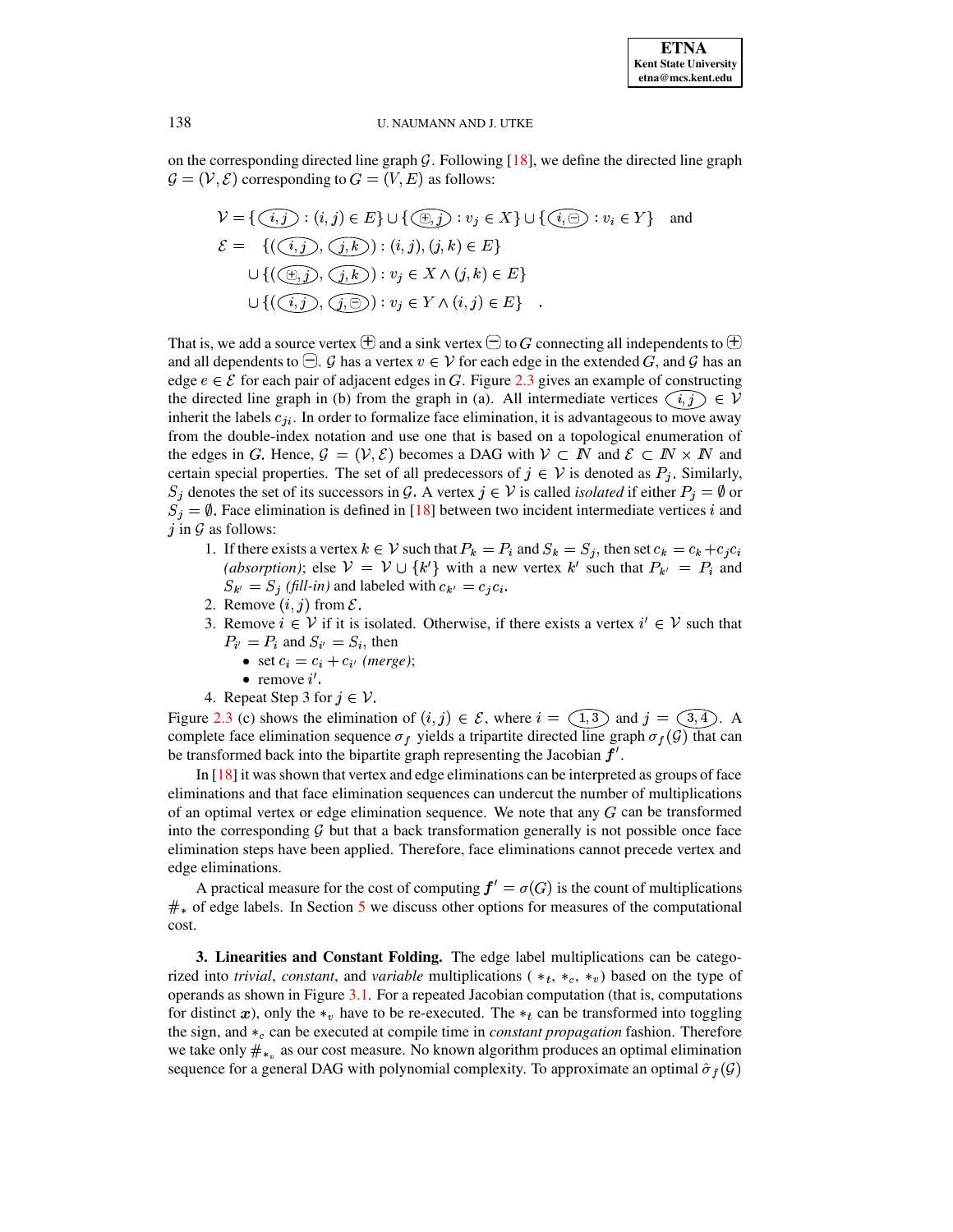

<span id="page-5-0"></span>FIG. 2.3. (a) G extended, (b)  $G$  overlaid, (c) face elimination

such that

$$
\#_{*_v}(\hat{\sigma}_f(\mathcal{G})) = \min_{\sigma_f(\mathcal{G})} \{ \#_{*_v}(\sigma_f) \} ,
$$

we can use heuristics  $[19]$ .

|           | $c_{kj}$<br>$c_{ii}$  |                             |     | rari    |
|-----------|-----------------------|-----------------------------|-----|---------|
| trivial:  | $c_{ji} \equiv \pm 1$ | $*_{\scriptscriptstyle{f}}$ | $*$ | *+      |
| constant: | $c_{ji} \equiv const$ | $*_{t}$                     | *,  | $*_{v}$ |
| variable: | $c_{ji}=c_{ji}(x)$    | $*_{+}$                     |     | $*_{n}$ |

<span id="page-5-1"></span>FIG. 3.1. Categories of multiplications  $c_{kj} * c_{ji}$ 

One can argue that code optimization via constant propagation and constant folding algorithms built into compilers is already capable of optimizing  $*_t$  and  $*_c$  away. Therefore, an AD source transformation tool would not necessarily have to be concerned with the explicit removal of the nonvariable multiplications. However, we need to be concerned with the cost of the heuristic approximation of  $\hat{\sigma}$ , which makes any reduction of the initial problem size by constant folding desirable, even though the approximation time is absorbed into compile time, not run time. For sufficiently large problems this cost is a critical hurdle, as is particularly evident for face elimination. The directed line graph  $G$  is a much larger data structure than  $G$ , which translates into a vast search space for any face elimination heuristic. A heuristic that is aware of the edge label categories and maintains those correctly for fill-ins and updates is even more complex and costly. Therefore, a viable heuristic may not distinguish label categories, and one can easily construct cases where  $\#_*(\sigma_1) = \#_*(\sigma_2)$  but  $\#_{*_v}(\sigma_1) < \#_{*_v}(\sigma_2)$ . Constant folding can shrink the size of  $G$  (and  $G$ ) significantly for codes with large linear portions. We concentrate on the following issues:

139

**ETNA Kent State University**  $etna@mcs. kent.edu$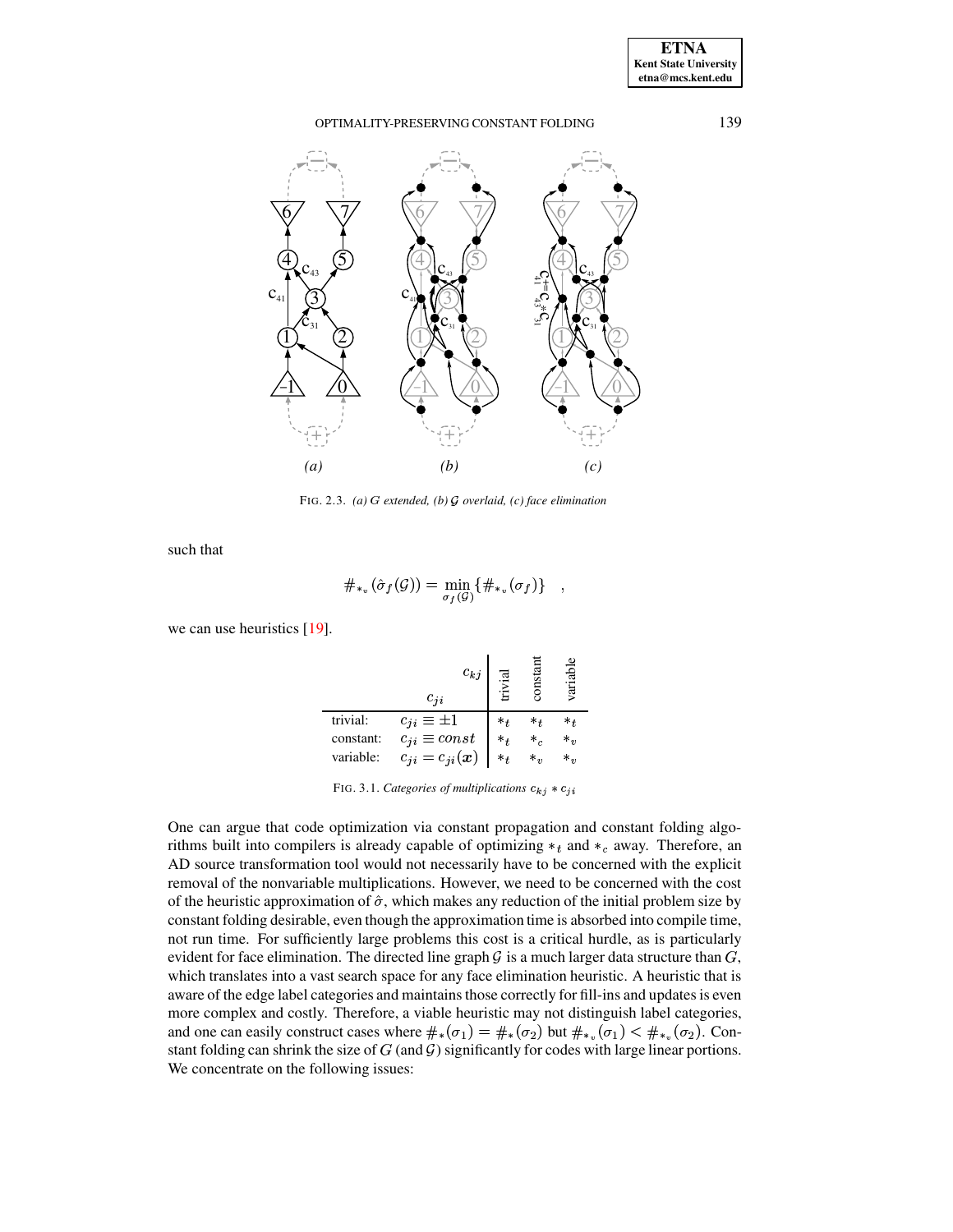- 1. Reduction of the problem size through constant folding in  $G$
- 2. Constant folding and preservation of optimality
- 3. Implementation

As a starting point we consider a transformation of  $G = (V, E)$  using a sequence  $\sigma_{e_e}$  of constant edge eliminations,<sup>3</sup> that is,  $\#_{*_{v}}(\sigma_{e_{c}}(G)) = 0$ . This yields  $G' = (V', E') = \sigma_{e_{c}}(G)$ such that  $|E'| \leq |E|$ , which reduces the search space. An *optimality preserving*  $\sigma_{e_c}$  satisfies  $\#_{*_v}(\hat{\sigma}_f(\mathcal{G}')) \ngeq \#_{*_v}(\hat{\sigma}_f(\mathcal{G})).$ 

**3.1. Single Expression Use Graphs.** Similarly to Section 2.2 we denote the set of direct successors of a vertex  $v_i$  by  $S_i = \{v_j | (i,j) \in E\}$ ; the set of direct predecessors of  $v_j$ is denoted by  $P_j = \{v_i | (i,j) \in E\}$ . G has the single expression use (seu) property if  $|S_i| = 1$   $\forall v_i \in Z$ . This is true, for instance, for any set of right-hand sides of assignments that can be computed independently from each other. For such  $G$  there exists a polynomial algorithm that constructs an optimal elimination sequence  $\hat{\sigma}_f$  first introduced in [17]. It uses the notion of an  $X - v$  separating set defined as a set of vertices whose removal from G satisfies the condition that there be no path from any vertex in X to v. The separating set may contain a subset of  $X$ .

<span id="page-6-3"></span>ALGORITHM 1 (optimal seu elimination). For a given seu graph G perform vertex elimination steps in the following order,  $\forall v_i, i = 1, \ldots, p$ .

- (1) Find a minimal  $X v_i$  separating set  $P_i$ .
- (2) If  $|P_i| < |P_i|$  perform vertex elimination of all vertices  $\{v_j : v_j \prec v_i \wedge v_k \prec v_j\}$  $v_j \forall v_k \in P_i$  reverse ordered by index j.

After these steps have been performed for all  $v_i$ ,

 $(3)$  perform vertex elimination of all remaining vertices reverse ordered by index j.

If  $G$  is a tree, then this algorithm yields the reverse mode of AD. Because of the seu property there is no advantage to be gained from face elimination over edge or vertex elimination; that is,  $\hat{\sigma}_f$  can be written as  $\hat{\sigma}_e$ . The construction of  $\hat{\sigma}_e$  attains the lower bound of operations



<span id="page-6-1"></span>FIG. 3.2. Four steps in Algorithm 2; labels c are constant, and  $c(x)$  are variable

<span id="page-6-2"></span>required for each  $v \in Z$  which can be defined by the size of the smallest  $X - v$  separating vertex sets. The following algorithm creates a  $\sigma_{e_c}$  that reduces (steps 1-3) or maintains (step 4) the edge count; see also Figure 3.2.

ALGORITHM 2 (seu constant folding). For a given G create  $\sigma_{e_c}$  with the following steps in order:

- (1) Back eliminate all trivial edges.
- (2) Back eliminate  $(j, k)$  if  $(j, k)$  and  $(i, j)$  are constant  $\forall i \in P_j$ .
- (3) Front eliminate all trivial edges  $(i, j)$  if  $|P_i| = 1$
- (4) Front eliminate all trivial edges  $(i, j)$  if  $S_j \subseteq Y$ .

One can easily see that none of the steps suggested here increases the minimal separating vertex set size and therefore  $\sigma_{e_{c}}$  is optimality preserving. Note that this may leave trivial and

140

<span id="page-6-0"></span> $3$  View a vertex elimination as a group of edge eliminations.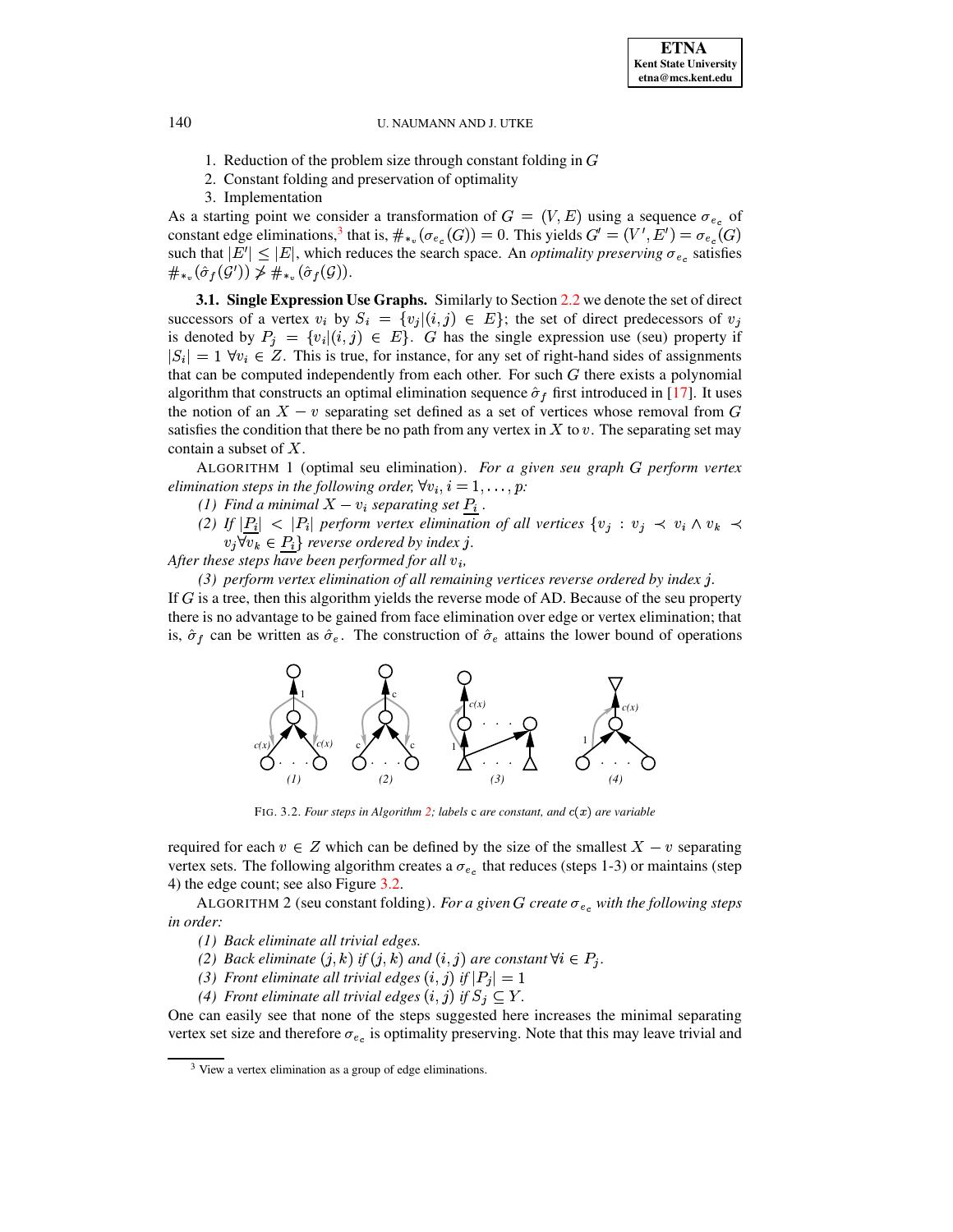

FIG. 3.3. (a) and (b) situations not covered by Algorithm [2,](#page-6-1) (c) choosing  $a X - v$  separating set

<span id="page-7-0"></span>constant edges in  $G'$  that cannot be eliminated with any of the steps given in this algorithm; see Figure  $3.3$  (a,b). While step 4 does not reduce the edge count, it is the result of considering the possibility of executing elimination steps that necessarily have to be part of the optimal elimination sequence. The application of the constant folding to seu graphs is a theoretical exercise as the optimal solution is constructed and does not require a search space reduction. However, Figure [3.3](#page-7-0) (c) illustrates a case not covered by the purely structural information used in the construction of the optimal elimination sequence. Considering step 1 in Algorithm [1](#page-6-3) there is a choice in picking a minimal separating set that may lead to a suboptimal elimination sequence. The  $X - v$  separating set indicated by the gray filled vertices in Figure [3.3](#page-7-0) (c) yields

$$
t_1=b\ast d; t_2=a\ast c; t_3=a\ast t_1; t_4=1\ast t_2; t_5=t_2+t_4; t_6=1\ast t_2
$$

as part of the computation, whereas picking all independents as separating set yields

$$
t_1 = b * d; t_2 = 1 * c; t_3 = 1 * c + t_1; t_4 = a * t_3; t_5 = a * t_2
$$

If, however,  $a, b, d$  are all constant and c is not, we have two versus one constant multiplications. Fortunately, an addition of minimal vertices is the only case exhibiting such a problem, and it can be overcome simply by choosing the  $P_i$  such that it leaves the elimination of the vertex in question for step 3.

**3.2. Directed Acyclic Graphs.** In Section [3](#page-4-0) we mentioned the lack of an algorithm that exactly determines  $\hat{\sigma}(G)$  with polynomial complexity. Algorithm [2](#page-6-1) was motivated by the construction of  $\hat{\sigma}_f$  in Algorithm [1](#page-6-3) and the condition  $|E'| \leq |E|$ . The latter is the actual motivation here as the implied search space reduction permits computationally more expensive heuristics. Between seu graphs on the one side and generic DAGs on the other side there are currently no other, more generic structural properties of DAGs known to imply anything about the optimal elimination sequences. Therefore, a plausible starting point for generic DAGs is to require the seu property for subgraphs. We hypothesize that we preserve optimality through affecting the respective elimination subsequences only.

<span id="page-7-2"></span>ALGORITHM 3 (DAG constant folding). *For a given do the following steps in order:*

- (1) If  $\forall i \in P_j \land k \in S_j : c_{ji}, c_{kj}$  are constant,
- *then eliminate*<sup>[4](#page-7-1)</sup>  $j$  *if*  $|S_j| = 1$  *or*  $|P_j| = 1$ *.*
- *(2a)* Back eliminate all trivial edges  $(i, j)$  if  $|S_i| = 1$ .
- *(2b) Front eliminate* all *trivial edges*  $(i, j)$  *if*  $|P_j| = 1$ .

<span id="page-7-1"></span><sup>4</sup> interpreted as edge-front or edge-back elimination, respectively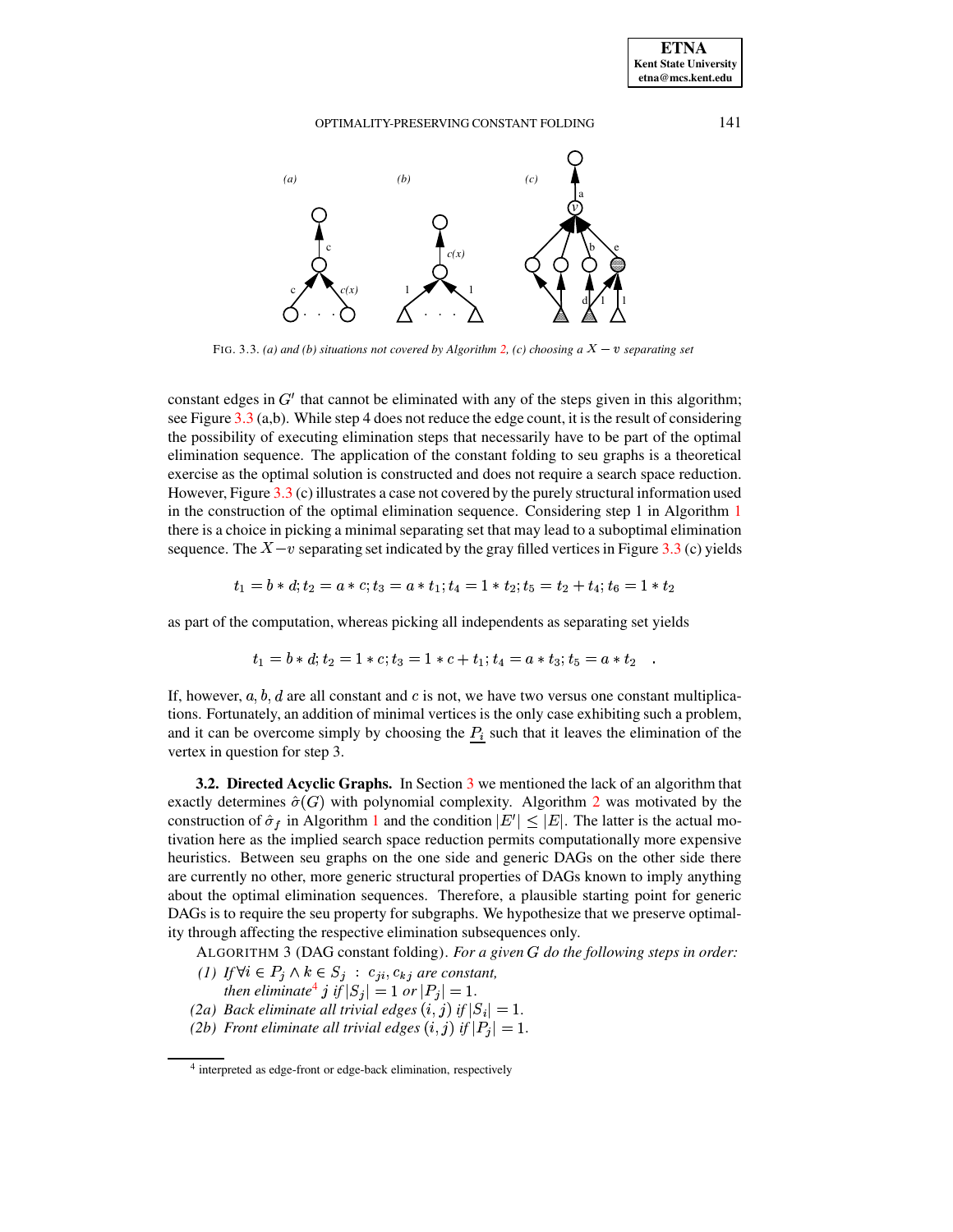Section 2.2 mentions the potential of face elimination in the corresponding directed line graph to undercut the operations count of vertex and edge eliminations. Therefore, we have to prove optimality preservation in terms of face elimination sequences.

<span id="page-8-1"></span>**PROPOSITION 1. Back elimination of trivial edges with**  $|S_i| = 1$  **(step 2a) preserves** *optimality.* 

*Proof.* Assume  $c_{ji} = 1$ , and consider an optimal face elimination sequence  $\sigma$  for  $\mathcal{G}$ . We can construct  $\sigma'$  for  $\tilde{\mathcal{G}}'$  the directed line graph for  $G' = G - (i, j)$  with an iteration over  $\sigma$ . PSfrag replacementsIn each step k we construct a subsequence  $\sigma'_k$  and a remainder  $\sigma_{k+1}$ . Let r denote the vertex

$$
\boxed{i,j} \text{ in } \mathcal{G}.
$$

C

 $k := 1, \quad \sigma_1 := \sigma, \quad \mathcal{G}'_1 := \mathcal{G}', \quad \mathcal{G}_1 := \mathcal{G}$ initialize: while  $\sigma_k \neq \emptyset$  split  $\sigma_k$  into  $(X, (p, q), \sigma_{k+1})$ , where  $(p, q)$  is the first face in  $\sigma_k$  with  $p$  or  $q \in P_r \cup S_r$ <br> $\sigma'_k := X$ if  $(q \neq r) \wedge (p \neq r)$  then  $\sigma'_k := \sigma'_k \cup (p, q)$  (\*)<br>  $\mathcal{G'}_{k+1} := \sigma'_k(\mathcal{G'}_k)$ ,  $\mathcal{G}_{k+1} := (X, (p, q))(\mathcal{G}_k)$  (apply eliminations)  $k := k + 1$ 

There are three scenarios for  $(*)$ .

1. If  $q \in S_r$  ( $p \neq r$  is implied), then  $P_p$  and  $S_q$  are identical between  $\mathcal{G}_k$  and  $\mathcal{G}'_k$ . That means the potential fill-ins are identical  $\mathcal{F}_{\mathcal{G}_k}(p,q) = \mathcal{F}_{\mathcal{G}'_k}(p,q) = (\{v\}, \{(v,t)|t\in$  $S_q$   $\cup$  { $(s, v) | s \in P_p$ }); see Figure 3.4. Therefore, this case does not induce any further distinction between  $\sigma$  and  $\sigma'$ .



<span id="page-8-0"></span>FIG. 3.4. Scenario 1: a subgraph of  $G$  overlaid over the corresponding subgraph of  $G$  before (left) and after (right) face elimination of  $(p, q)$ 

- 2. If  $q \in P_r$ , then there may be a fill-in  $\mathcal{F}_{\mathcal{G}_k}(p,q) = (\{v\}, \{(v,r)\} \cup \{(s,v)|s \in$  $P_p$ }), which differs from  $\mathcal{F}_{\mathcal{G}'_k}(p,q) = (\{v\}, \{(v,t)|t \in S_r\} \cup \{(s,v)|s \in P_p\})$ . A subsequent elimination of  $(v, r)$  will be skipped according to the condition in (\*). This coincides with the fact that the resulting edges are identical to the  $(v, t)$  that have already been created in  $\mathcal{G'}_{k+1}$ ; see Figure 3.5. The sets  $\{(s, v)|s \in P_q\}$  are identical, and subsequent eliminations of the  $(s, v)$  fall under  $(*)$ .
- 3. The scenario of  $p \in S_r$  is symmetric to  $q \in P_r$ .

The condition in (\*) excludes some elimination steps  $(p, q)$ . For the entire elimination sequence  $\sigma' = \bigcup \sigma'_k$  we therefore have  $|\sigma'| \nless |\sigma|$ .  $\Box$ 

The proof for the respective statement for  $|P_i| = 1$  (step 2b) follows from symmetry.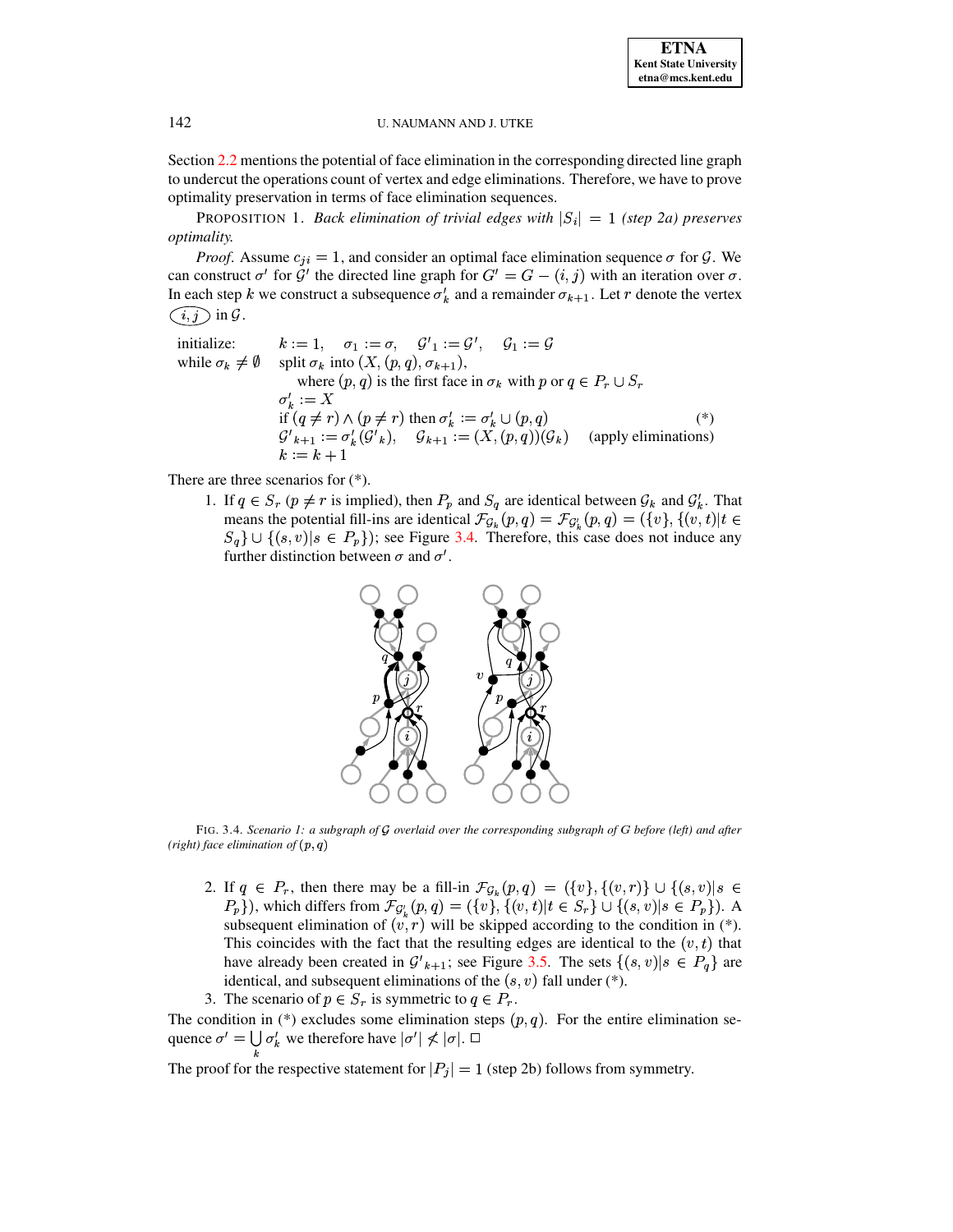

FIG. 3.5. Scenario 2: face elimination before (left pair) and after (right pair) constant folding

<span id="page-9-0"></span>**PROPOSITION 2.** Vertex elimination of j with  $(i, j)$  and  $(j, k)$  constant for all  $i \in P_j$ and  $k \in S_j$  and  $(|S_j| = 1 \vee |P_j| = 1)$  preserves optimality (step 1)

*Proof.* Assume the case with  $|S_j| = 1$ . We positive the sum estimated by Proposition 1 where we skip all elimination steps  $(p, q)$  for which  $p = \langle j, k \rangle$  or  $q = \langle j, k \rangle$ .  $|P_j| = 1$  follows from symmetry.  $\Box$ 

All steps in Algorithm 3 reduce the edge count. Similarly to Algorithm 2 trivial and constant edges are left in the graph, and we can look for further reductions by adding the following steps to Algorithm 3:

(3a) Back eliminate all trivial edges  $(i, j)$  if  $|P_i| = 1$ .

(3b) Front eliminate all trivial edges  $(i, j)$  if  $|S_j| = 1$ .

This implies  $|P_j| > 1$  and  $|S_i| > 1$ . Otherwise we would have used steps 2a or 2b, respectively.

PROPOSITION 3. Front eliminating all trivial edges with  $|S_j| = 1$  preserves optimality  $(s_{\text{top}} 3b)$ .

*Proof.* Again we use the same approach of skipping all elimination steps  $(p, q)$  with



<span id="page-9-1"></span>FIG. 3.6. Trivial labels  $c_{ji} = \pm 1$ 

**ETNA Kent State University**  $etna@mcs. kent.edu$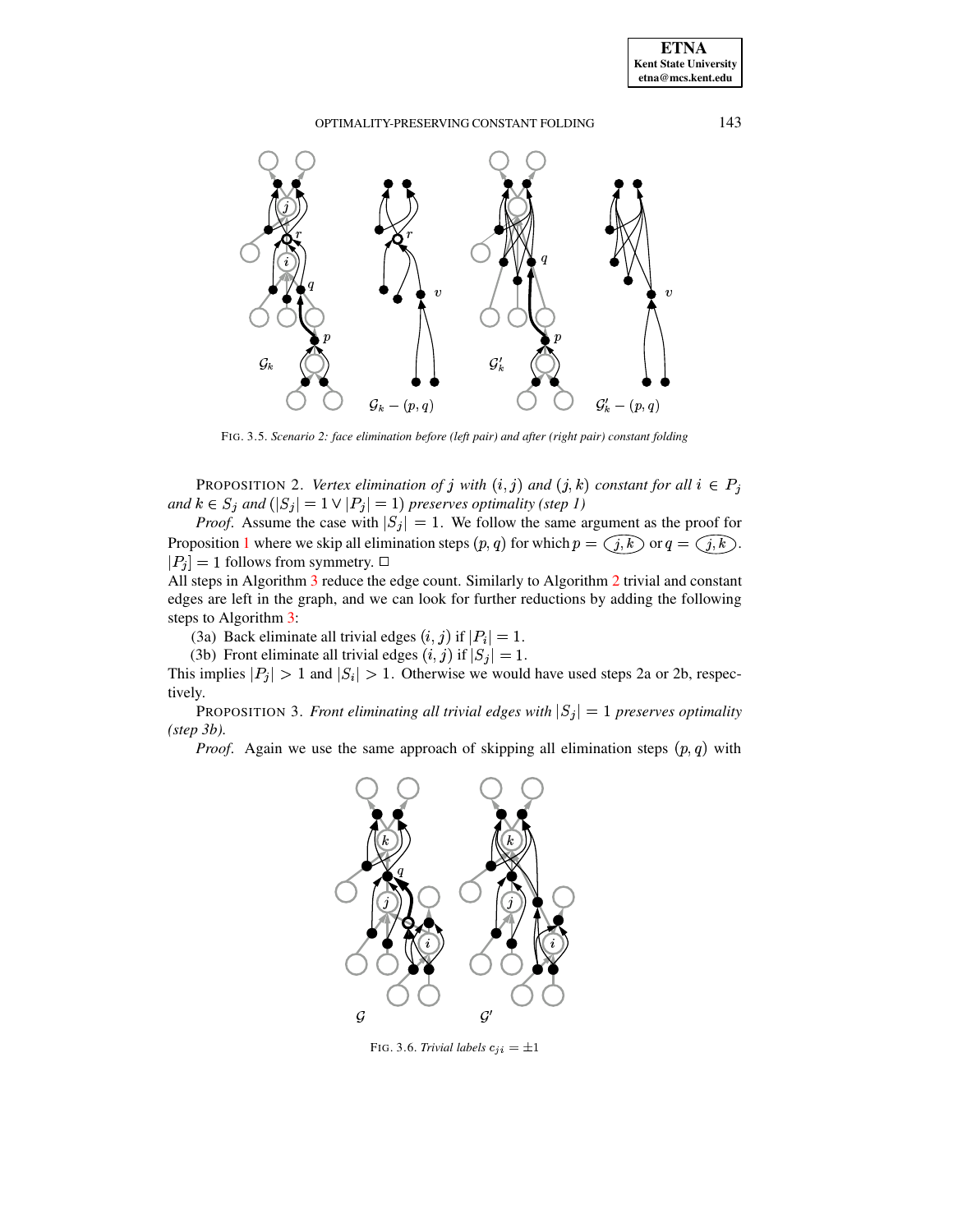# PSfrag replacem**ents** replacements

 $p = (i, j)$  or  $q = (i, j)$ ; see Figure [3.6.](#page-9-1)  $\Box$ 

Note that there is no reduction in the edge count unless  $(i,k) \in G, S_j = \{k\}$ , that is, we have absorption. In either case optimality is preserved. There are, however, two issues. First, even with absorption we have to account for the extra addition  $c_{ki} = c_{ki} + c_{kj}$  when either  $c_{kj}$  or  $c_{ki}$  or both are variable; see also Section [5.](#page-14-0) Second, without absorption we duplicate the potentially variable label  $c_{ki}$  by removing the trivial label  $c_{ji}$ . This is contrary to the idea of preserving scarcity mentioned in Section [5.](#page-14-0) The proof for step 3a follows from symmetry.

Similar to steps 3a/3b we can also extend for constant labels with the following two steps:

- (4a) Back eliminate  $(i, j)$  if  $|P_j| = 1, P_i = \{h\}$  and  $(h, i), (i, j)$  constant.
- (4b) Front eliminate  $(i, j)$  if  $|S_i| = 1, S_j = \{k\}$  and  $(i, j), (j, k)$  constant.

Considering step 4b we observe that in case of absorption there will be no extra addition as long as  $(i, k)$  is constant. Even without absorption these steps preserve scarcity as there is no variable fill-in.

**3.3. Constant Face Elimination.** The suggested Algorithm [3](#page-7-2) even with the extension steps 3 and 4 does not preeliminate all constant or trivial labels from  $G$ . Since we already pointed to the advantage face elimination may yield over vertex and edge elimination, we should consider the possibility of preeliminating constant faces. The search space for the directed line graph, is vastly larger than that for vertex or edge elimination. Still, the edge count in  $G$ , that is, the number of intermediate vertices in  $G$  is a reasonable, although crude, indicator for the search space size.

Any elimination of an  $(i, j)$  in G where  $|S_i| = 1$  or  $|P_j| = 1$  leads to the removal of i or j, respectively. It can be written as an edge elimination and would therefore already be covered by Algorithm [3.](#page-7-2) We consider scenarios that cannot be interpreted as edge eliminations. The least amount of structural change is therefore the removal of an edge in  $\mathcal G$  by face elimination with absorption. That is, we consider an edge  $(i, j)$  with constant labels on i and j that has an absorbing vertex k (that is,  $P_k = P_i$  and  $S_k = S_i$ ) and k has a constant label as well. Consider the example in Figure [2.3.](#page-5-0) If both  $c_{31}$  and  $c_{43}$  are constant and none of the other edge labels are, then the previously introduced algorithm would not fold these two constants. One might expect that, similarly to the DAG, it was safe to preeliminate this face in the directed line graph because the result is absorbed in  $c_{41}$  and we basically just remove an edge from  $G$  at no cost. Somewhat surprising it turns out that such an edge removal may actually increase elimination cost, as the example in Figure  $3.7$  illustrates. The original graph has an optimal elimination sequence of length 3, for instance,  $((2,4), (6,8), (3,7))$ . Now we assume that both 3 and 7 have constant labels, and we eliminate  $(3, 7)$  and absorb into 5, thereby just removing  $(3, 7)$ . One can perform an exhaustive search and see that there is no complete elimination sequence in the resulting graph  $\mathcal{G} - (3, 7)$  with a length  $\leq 3$ .

An attempt to prove the preservation of optimality of a face elimination step that modifies  $G$  to  $G'$  would assume an optimal elimination sequence for  $G$  and then try to show that this elimination sequence contains a subsequence that is complete for  $\mathcal{G}'$ . This requires that all fill-in generated in  $\mathcal{G}'$  is a subset of the fill-in generated in  $\mathcal{G}$ . With the current rule for merging of vertices in the face elimination definition, this is not necessarily the case once a single edge is removed.

<span id="page-10-0"></span>**4. Case Studies.** The algorithms proposed in the previous section have been applied successfully to a large number of test problems. In Section [4.1](#page-11-1) we introduce the format of the output graph generated by OpenAD<sup>[5](#page-10-1)</sup> and we illustrate the effect of constant folding at the level of local partial derivatives. Two larger test cases are considered in Section [4.2](#page-12-0) and Section [4.3.](#page-13-0) The linearized computational graphs are obtained by applying the flattening

<span id="page-10-1"></span><sup>5</sup> www.mcs.anl.gov/OpenAD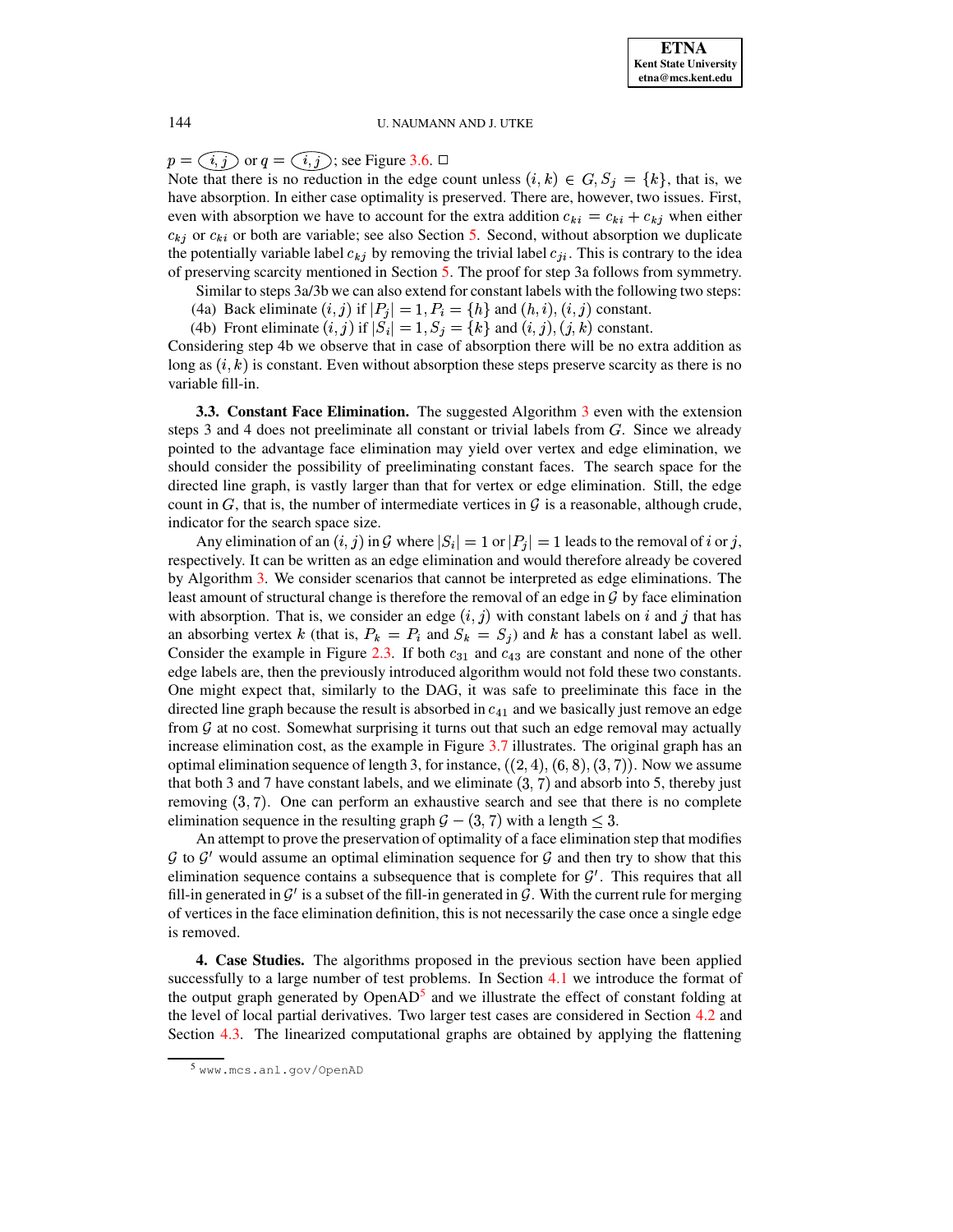**ETNA Kent State University etna@mcs.kent.edu**

OPTIMALITY-PRESERVING CONSTANT FOLDING 145



<span id="page-11-0"></span>FIG. 3.7. *Removing* (3, 7) *by constant face elimination* 



<span id="page-11-2"></span>FIG. 4.1. *Oceanographic Box Model*

algorithms from [\[25\]](#page-16-1) to the abstract internal representation of scalar assignments within OpenAD. The size of the graphs in terms of the number of intermediate vertices can often be reduced by up to 50% while decreasing the number of edges by about one third.

<span id="page-11-1"></span>**4.1. Oceanographic Box Model.** The following single assignment is taken from a simplified box model [\[24\]](#page-16-2) of the so-called 'thermohaline' circulation. This refers to the contribution to the ocean circulation which is driven by density gradients and thus controlled by temperature and salinity properties and its associated fluxes [\[5\]](#page-15-11).

```
dFldDt(1) = (extForLoc(1)+gammaLoc*(fldStar(1)-fldNow(1))*vol(1)+
uVelLoc*(fldNow(3)-fldNow(1)) )
      / vol(1)
```
A representation of the linearized DAG is shown in Figure [4.1.](#page-11-2) OpenAD uses the graphviz utility<sup>[6](#page-11-3)</sup> to plot graphical representations of its internal representation. In the context of eliminating linearities the edge label '+' denotes local partial derivatives  $c_{ji} \equiv \pm 1$ . All the remaining variable  $c_{ji}$  do not have any label. Incidentally none of the examples used in this section exhibit any non trivial constant edge labels at the initial stage. In Figure [4.1,](#page-11-2) the diamond shaped vertex corresponds to the addition  $w = u + v$  of the two subexpressions from the first and third line of the assignment statement above. According to Algorithm [2](#page-6-1)

<span id="page-11-3"></span><sup>6</sup>www.graphviz.org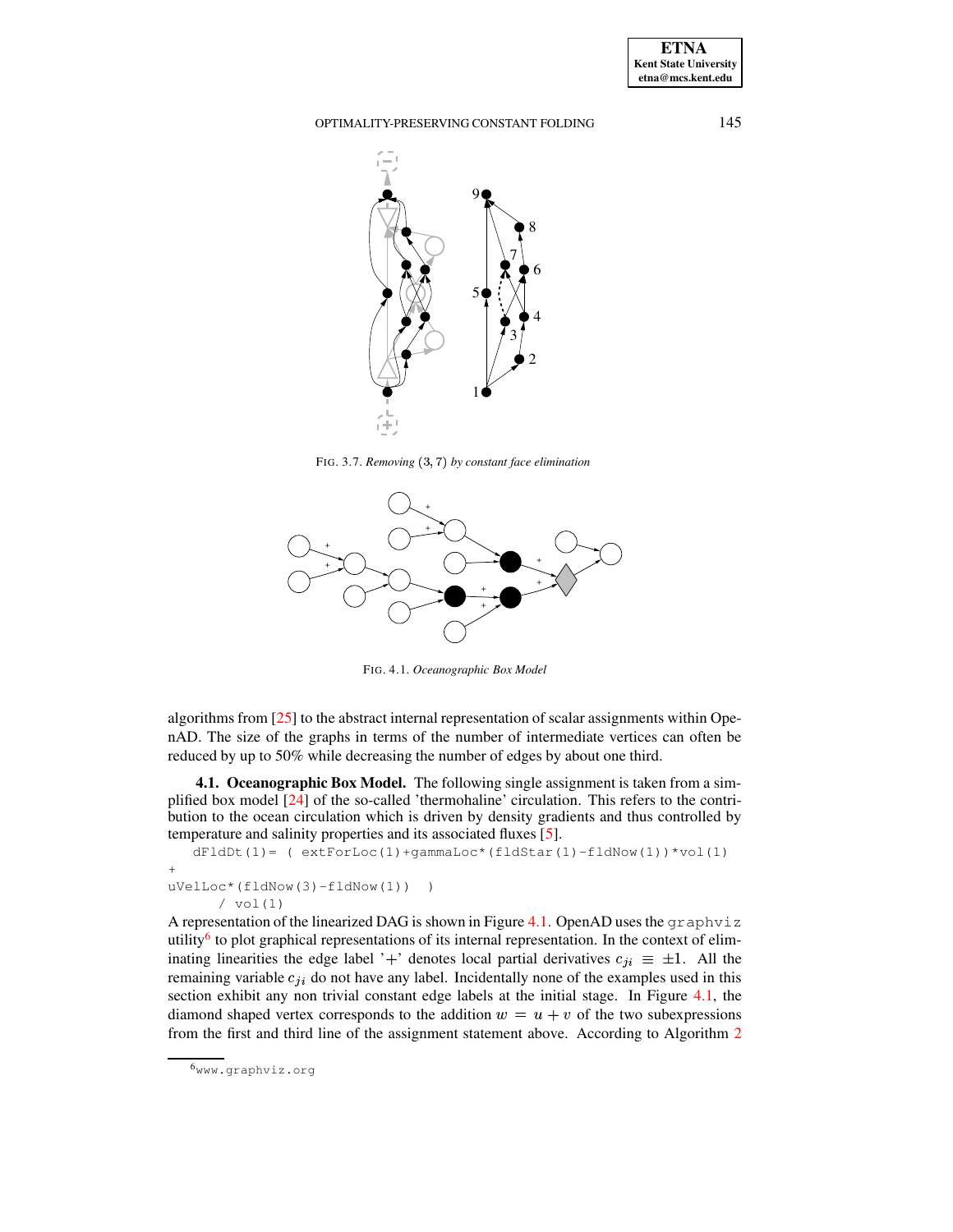

<span id="page-12-1"></span>FIG. 4.2. *Roe Flux*

both predecessors of this vertex can be eliminated at compile time. They are blackened in Figure [4.1.](#page-11-2) For most applications the rules in Algorithm [2](#page-6-1) are responsible for nearly all the reductions that are possible.

<span id="page-12-0"></span>**4.2. Roe Flux.** Our second test problem defines the numerical fluxes of mass, energy, and momentum across a cell face in a finite volume compressible flow calculation. Roe's numerical flux [\[21\]](#page-16-3) takes  $n = 10$  inputs describing the flow on either side of a cell. It returns  $m = 5$  outputs for the numerical flux. The  $5 \times 10$  Jacobian is computed a large number of times during in the solution process justifying additional effort to optimize the accumulation procedure (see, for example, [\[22,](#page-16-4) [23,](#page-16-5) [8\]](#page-15-12)).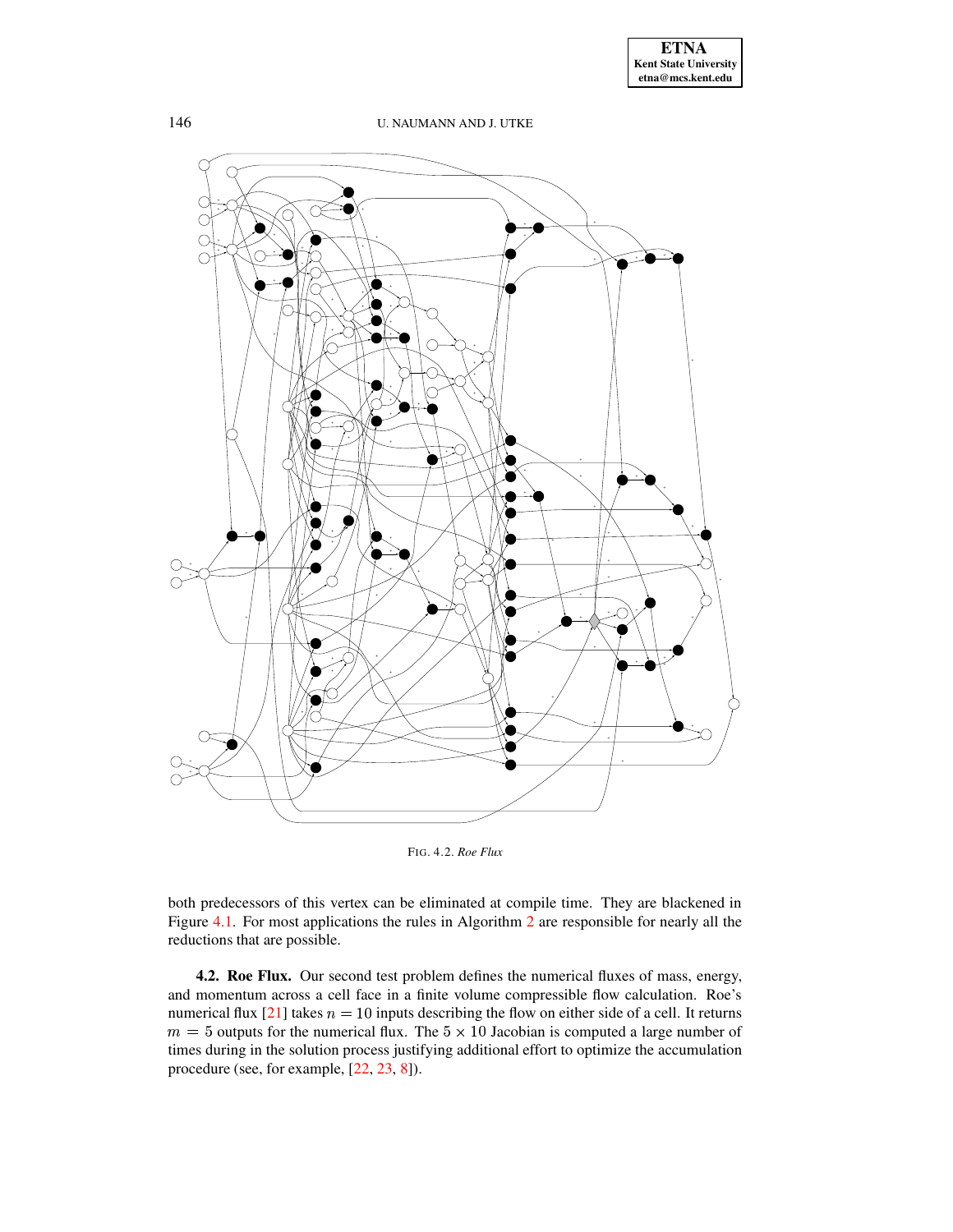

<span id="page-13-1"></span>FIG. 4.3. *Flow in a Driven Cavity*

The biggest subgraph that could be obtained by the currently implemented version of the static flattening algorithm contains 131 vertices (20 minimal, 5 maximal). A graphical representation is shown in Figure [4.2.](#page-12-1) When relating the code fragment

```
mu = alp15p / cave+nxhat * alp2 + nyhat * alp3 + nzhat * alp4
dss1 = mu * thtave+ (cave * gmlinv * alpha5p - uhat * alpha5m)
+ utilde * alp2 + vtilde * alp3 + wtilde * alp4
dss2 = mudss3 = mu * uave-nxhat * alp15m + nzhat * alp3 - nyhat * alp4
dss4 = mu * vave-nyhat * alphap15m + nxhat * alphap4 - nzhat * alphadss5 = mu * wave-nzhat * alpha+nyhat * alp2 - nxhat * alp3
```
to the graph one realizes that, for example, the diamond shaped vertex corresponds to mu. Both its predecessors can be eliminated.

In total 70 out of the 106 intermediate vertices can be eliminated at compile-time. All reductions are due to Algorithm [2](#page-6-1) (1). Consequently, the number of edges is reduced by 70 too. The benefit for the runtime of local heuristics such as Lowest-Markowitz  $[11]$  or others  $[14, 2]$  $[14, 2]$  $[14, 2]$ is obvious. The savings become even more significant in the context of costly combinatorial optimization methods such as simulated annealing [\[16\]](#page-15-15). The number of configurations that can be checked is increased by more than a factor of two.

<span id="page-13-0"></span>**4.3. Flow in a Driven Cavity.** The third test problem is from the MINPACK-2 test problem collection [\[3\]](#page-15-16). The 2D flow in a driven cavity is formulated as a boundary value problem, which is discretized by standard finite difference approximations to obtain a system of nonlinear equations. The value of the flow is computed at each grid point as

```
fvec(k) = (prlap-two*plap+pllap)/hx2 +
  (ptlap-two*plap + pblap)/hy2 -
 r*(dpdy*(prlap-pllap)/(two*hx)-dpdx*(ptlap-pblap)/(two*hy)) .
```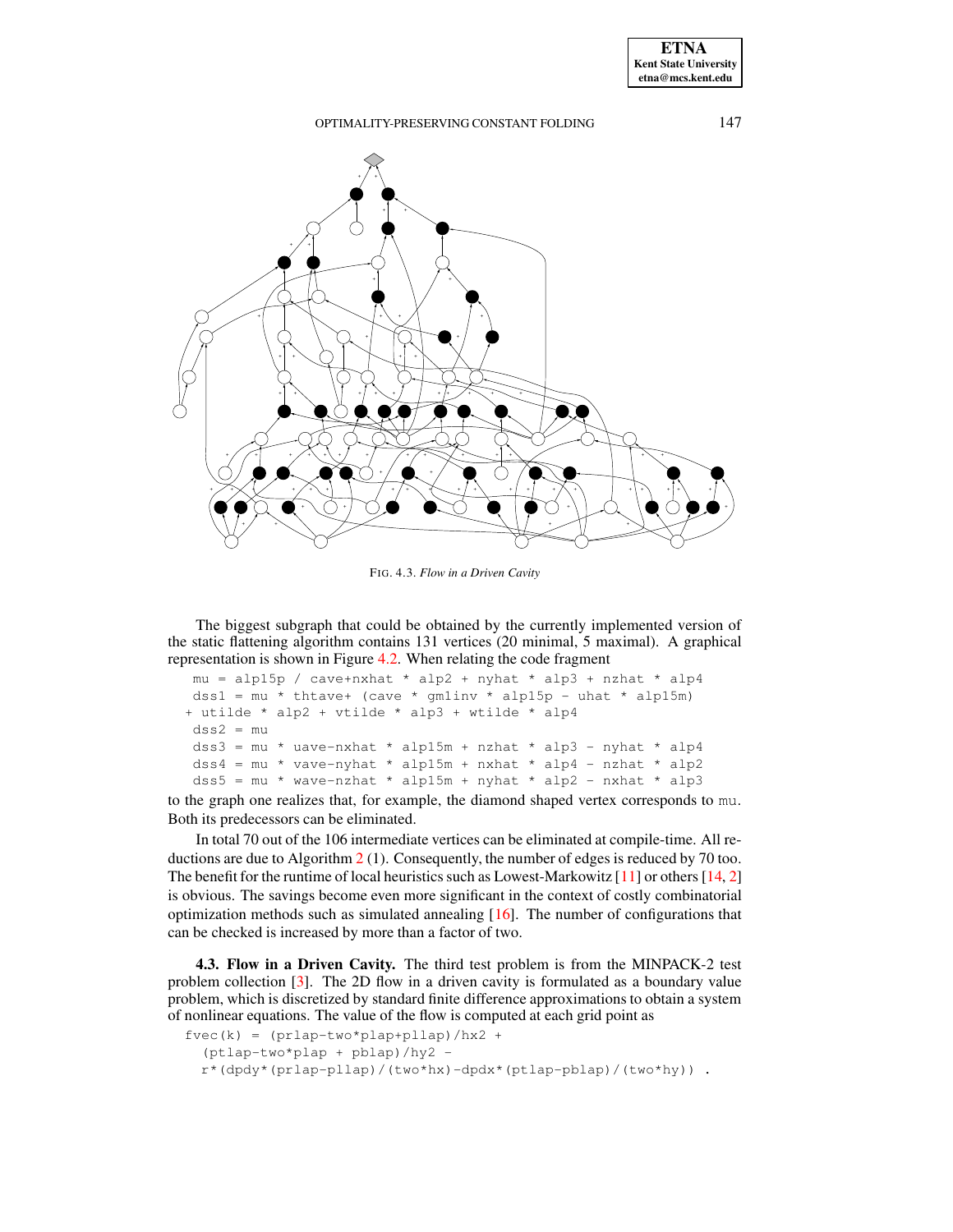This value is represented by the maximal (diamond shaped) vertex in the graphical view of the linearized DAG shown in Figure [4.3.](#page-13-1) Obviously, both predecessors of this vertex can be eliminated at compile-time as arguments of a subtraction operation within an seu-subgraph. The original total number of 70 intermediate vertices can be reduced by 40. Again, the number of edges is reduced by the same amount.

<span id="page-14-0"></span>**5. Conclusion: Practical Use and Further Observations.** Constant folding as presented here is implemented in the OpenAD $^7$  $^7$  framework of the Adjoint Compiler Technology & Standards (ACTS) project. We mentioned in Section [1](#page-0-0) that heuristics may be unaware of the label categories, as is the case with the face elimination heuristics currently used in OpenAD. The target application of OpenAD within the ACTS project is the MIT general circulation model. Since large portions of the model code are linear, one has a convincing case for using constant folding on  $G$  and creating a directed line graph only for the nonlinear core.

The choice of the number of multiplications as an optimality measure ignoring additions and memory access appears rather arbitrary when considering the raw execution time of a given Jacobian computation. We are well aware of the impact of data locality, pipelined operations, and so forth, since minimizing the execution time is the ultimate goal. OpenAD contains heuristics that address these practical aspects. For theoretical investigations it is certainly possible to count the individual multiplications and additions separately, as well as memory reads and writes. Additions occur optionally in conjunction with multiplications for vertex and edge elimination. For face elimination, however, one can easily construct cases where a single elimination step entails more than one addition. This is due to the current face elimination merge rule, where the elimination of a face enables the merging of up to two additional vertex pairs in  $G$ . Most results on face elimination optimality ignore these additions altogether. It has been conjectured, however, that there is always an optimal elimination sequence that completely avoids additions through merging. This is subject of ongoing research. We also mentioned the issue of extra additions possibly introduced by steps 3 and 4 of Algorithm [3.](#page-7-2) In practice there is a principal dominance of the execution time of a multiplication over an addition which makes ignoring additions plausible. For data read and write operations there is no such generic statement and their execution times are highly hardware and context dependent. Including these timings would make general assumptions and optimality statements impossible. Moreover, the generated elimination code is itself subject to subsequent compiler optimization. Therefore, we consider the suggested optimality measure sufficient for this compiler and hardware-independent optimization.

In Algorithm [3,](#page-7-2) step 3, we mentioned the issue of scarcity preservation. There are functions  $f$  that have a dense  $f'$  but have graph representations with far fewer edges than the final bipartite graph. In [\[12,](#page-15-17) [10\]](#page-15-18) the term *scarcity* was introduced to denote this property. Scarcitypreserving eliminations have the narrower objective of reducing or maintaining the number of edges with nontrivial labels. Despite the similarity to the objective of constant folding, there are some differences. With constant folding we eventually want to minimize operations for the computation of the Jacobian, whereas scarcity-preserving eliminations minimize the operations for repeated Jacobian vector products. A  $\sigma$  considered here for constant folding is complete, whereas a scarcity-preserving  $\sigma$  will generally be an incomplete elimination sequence. Moreover, the set of scarcity-preserving graph modifications suggested in [\[12,](#page-15-17) [10\]](#page-15-18) contains a rerouting operation that can be interpreted as an inverse face elimination. This prevents an easy integration of both objectives. However, one can exploit the idea of cutting an elimination sequence short if there is an intermediate directed line graph representation with fewer vertices than the final tripartite directed line graph. Therefore, we note that the

<span id="page-14-1"></span><sup>7</sup> www.mcs.anl.gov/OpenAD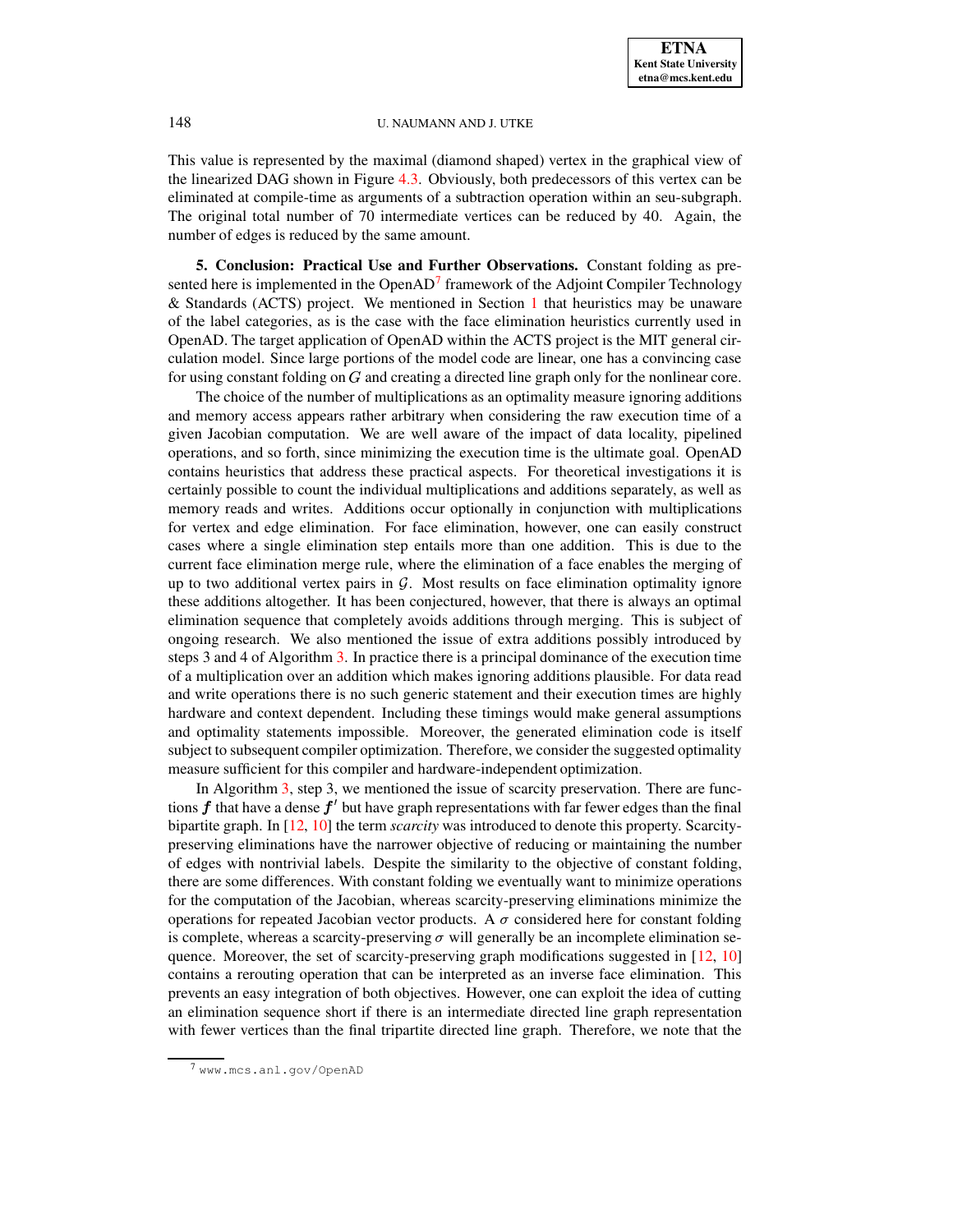proposed constant folding steps 1, 2a/2b and 4a/4b in Algorithm [3](#page-7-2) preserve scarcity as well. Steps 3a/3b preserve scarcity only for absorbed fill-in and if the absorbing label is variable. We can modify the heuristics to represent label categories in the directed line graph to enable a scarcity-preserving face elimination. The investigation of such a modified optimization criterion is the subject of ongoing research.

**Acknowledgments.** This work was supported by the Mathematical, Information, and Computational Sciences Division subprogram of the Office of Advanced Scientific Computing Research, Office of Science, U.S. Department of Energy, under Contract W-31-109-ENG-38, and by the National Science Foundation's Information Technology Research Program under Contract OCE-0205590, "Adjoint Compiler Technology & Standards" (ACTS). The implementation work was carried out in part by Peter Fine during his summer internship at Argonne's Mathematics and Computer Science Division in 2004.

#### **REFERENCES**

- <span id="page-15-14"></span><span id="page-15-7"></span>[1] A. V. AHO, R. SETHI, AND J. D. ULLMAN, *Compilers: Principles, Techniques and Tools*, Addison Wesley, 1986.
- [2] A. ALBRECHT, P. GOTTSCHLING, AND U. NAUMANN, *Markowitz-type heuristics for computing Jacobian matrices efficiently*, in Computational Science – ICCS 2003, vol. 2658 of Lecture Notes in Computer Science, Springer, 2003, pp. 575–584.
- <span id="page-15-16"></span>[3] B. AVERIK, R. CARTER, AND J. MORÉ, *The MINPACK-2 test problem collection (preliminary version)*, Technical Memorandum ANL/MCS-TM-150, Mathematics and Computer Science Division, Argonne National Laboratory, 1991.
- <span id="page-15-11"></span><span id="page-15-4"></span>[4] M. BERZ, C. BISCHOF, G. CORLISS, AND A. GRIEWANK, eds., *Computational Differentiation: Techniques, Applications, and Tools*, Proceedings Series, Philadelphia, 1996, SIAM.
- [5] P. CLARK, N. PISIAS, T. STOCKER, AND A. WEAVER, *The role of the thermohaline circulation in abrubt climate change*, Nature, 415 (2002), pp. 863–869.
- <span id="page-15-5"></span>[6] G. CORLISS, C. FAURE, A. GRIEWANK, L. HASCOET, AND U. NAUMANN, eds., *Automatic Differentiation of Algorithms – From Simulation to Optimization*, New York, 2002, Springer.
- <span id="page-15-3"></span>[7] G. CORLISS AND A. GRIEWANK, eds., *Automatic Differentiation: Theory, Implementation, and Application*, Proceedings Series, Philadelphia, 1991, SIAM.
- <span id="page-15-12"></span>[8] S. FORTH, M. TADJOUDDINE, J. PRYCE, AND J. REID, *Jacobian code generated by source transformation and vertex elimination can be as efficient as hand-coding*, ACM Trans. Math. Softw., 3 (2004), pp. 266– 299.
- <span id="page-15-0"></span>[9] A. GRIEWANK, *Evaluating Derivatives: Principles and Techniques of Algorithmic Differentiation*, no. 19 in Frontiers in Appl. Math., SIAM, Philadelphia, 2000.
- <span id="page-15-18"></span><span id="page-15-2"></span>[10] A. GRIEWANK, *A mathematical view of automatic differentiation*, Acta Numerica, 12 (2003), pp. 321–398.
- [11] A. GRIEWANK AND S. REESE, *On the calculation of Jacobian matrices by the Markowitz rule*, in Automatic Differentiation of Algorithms: Theory, Implementation, and Application, A. Griewank and G. F. Corliss, eds., SIAM, Philadelphia, 1991, pp. 126–135.
- <span id="page-15-17"></span>[12] A. GRIEWANK AND O. VOGEL, *Analysis and exploitation of Jacobian scarcity*, in Proceedings of HPSC Hanoi, Springer, 2003, to appear.
- <span id="page-15-1"></span>[13] S. MUCHNICK, *Advanced Compiler Design and Implementation*, Morgan Kaufmann Publishers, San Francisco, 1997.
- <span id="page-15-13"></span>[14] U. NAUMANN, *Efficient Calculation of Jacobian Matrices by Optimized Application of the Chain Rule to Computational Graphs*, PhD thesis, Technical University of Dresden, December 1999.
- <span id="page-15-8"></span>[15] , *Elimination techniques for cheap Jacobians*, in Automatic Differentiation of Algorithms: From Simulation to Optimization, G. Corliss, C. Faure, A. Griewank, L. Hascoet, and U. Naumann, eds., Computer and Information Science, Springer, New York, 2001, ch. 29, pp. 247–253.
- <span id="page-15-15"></span>[16] , *Cheaper Jacobians by Simulated Annealing*, SIAM J. Opt., 13 (2002), pp. 660–674.
- <span id="page-15-10"></span><span id="page-15-6"></span>[17] , *Optimal pivoting in tangent-linear and adjoint systems of nonlinear equations*, Preprint ANL-MCS/P944-0402, Argonne National Laboratory, 2002.
- [18] , *Optimal accumulation of Jacobian matrices by elimination methods on the dual computational graph*, Math. Prog., 99 (2004), pp. 399–421.
- <span id="page-15-9"></span>[19] U. NAUMANN AND P. GOTTSCHLING, *Simulated annealing for optimal pivot selection in Jacobian accumulation*, in Stochastic Algorithms, Foundations and Applications – SAGA'03, A. Albrecht, ed., Lecture Notes in Computer Science, Berlin, 2003, Springer, to appear.